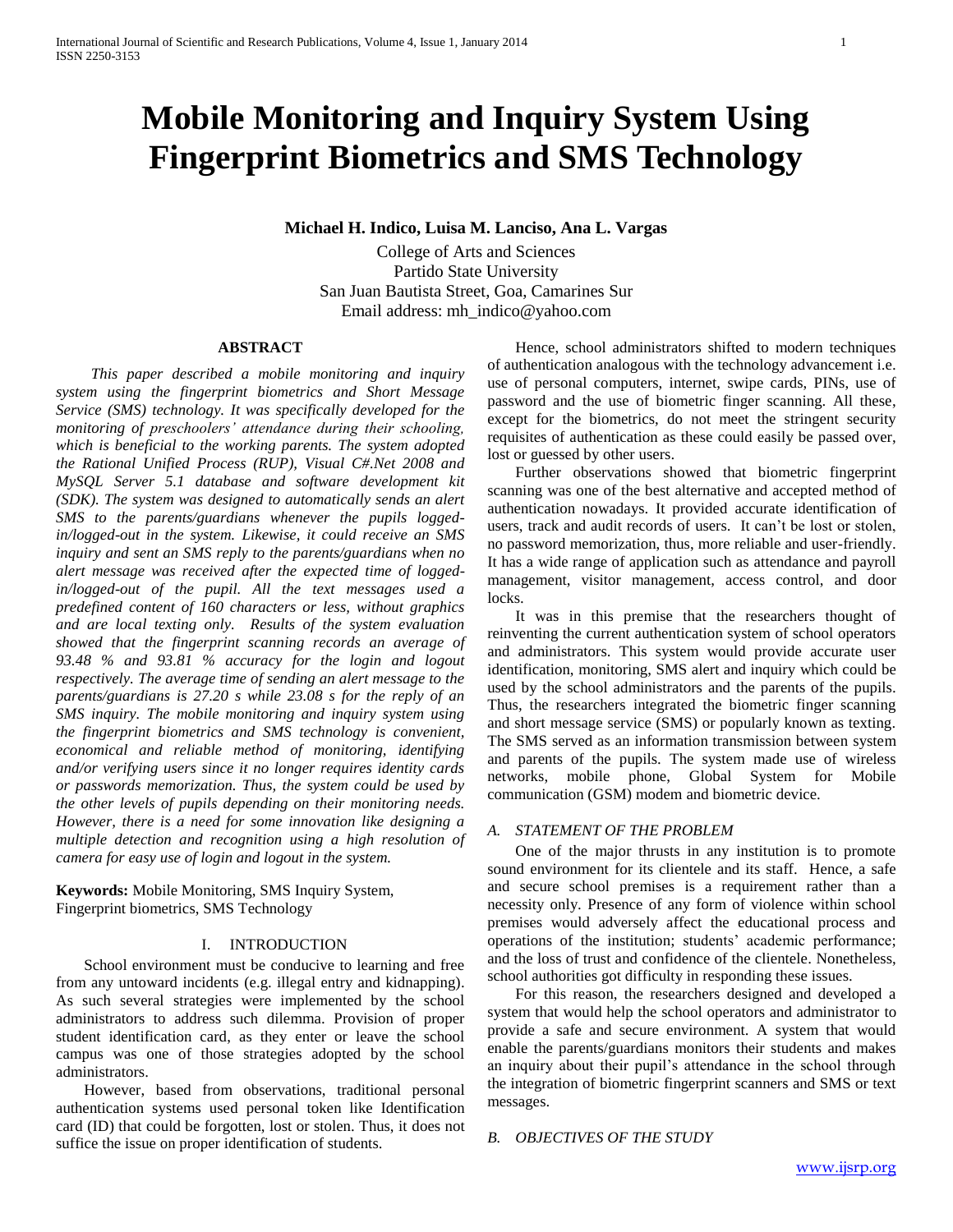The general objective of this study was to design and implement a mobile monitoring and inquiry system using the fingerprint biometrics and SMS technology for preschoolers aged 4-6 years. Specifically, it aimed to:

- 1. Develop an authentication system for the pupil's entry and/or exit in the school campus.
- 2. Design an application software that would combine monitoring and alert system of pupils coming in and out of the school campus through biometric fingerprint scanning and text messaging (SMS) sent to students' parents or guardians.
- 3. Develop an SMS inquiry system between the school authorities and their clientele.
- 4. Conduct the testing of the system to both kinder and nursery pupils in terms of:
	- a. Biometric fingerprint scanning,
	- b. Text Messaging, and
	- c. SMS inquiry.

# *C. SIGNIFICANCE OF THE STUDY*

The researcher is confident that the results of the study were deemed beneficial to the following stakeholders:

Pupils. Results of the study would ensure the authentication of the pupil's true identity, promote a sound environment for learning – thus, outstanding academic performance is highly expected. Also, students were exposed to a state- of- the-art information and communications technology (ICT) coping up with the modern world.

Parents. Results of the study provided the parents/guardians a most affordable mobile monitoring and inquiry system which enabled them checked and monitored their children's attendance to school through cellular phones, provided peace and security; checked as they would be automatically informed about the school attendance of their children. Consequently, it would promote a strong and effective partnership between the parent and the school administrators.

School Administrators. This technology would empower the school operators and administrators in conveying excellent services to their clientele as well as safe and peaceful learning environment to their clientele. Moreover, it would permit a creative and dynamic tripartite interaction among the schoolparents and students.

Researcher. This study would enhance the researcher's technical knowledge and understanding on his field of specialization. Thereby, the difficulties encountered broaden the researcher's horizon in applying the new gained principles.

Future Researchers. This would serve as avenue for the improvement of future related studies on monitoring and security issues in any institution of concerned. Further, this would serve as vital inputs to future researchers who may embark in the development of a new technology associated with monitoring and security matters.

#### *D. SCOPE AND DELIMITATION*

The study focused on the development of a software intended for mobile monitoring, alert and inquiry system through the integration of biometric fingerprint scanning and short messaging service (SMS) popularly known as text messaging.

Generally, it is consisted of a computer, biometric device, GSM modem, and cellular phone connected in the wireless network. The system could generate automatic alert message sends to the parent/guardians as the pupils performed the login and logout in the system. Likewise, an inquiry and reply messages could be done on the system particularly when the parents/guardian received no texts after the expected logged-in or logged-out of the pupils. All the texts messages must not exceed 160 characters, no graphics and were local texting only.

The system is designed specifically for nursery and kindergarten pupils from age 4 to 6 years old. However, it can be used by the other pupils depending on their monitoring and security requirements.

This was a six (6) months study that commenced on April 2013 and ended on September 2013.

#### II. METHODOLOGY

This study employed a descriptive developmental method of research in the context of system development. Descriptive was used in discussing the results of the testing phase while developmental was used during the system development. The data were analyzed using the percentage technique and arithmetic mean after conducted the testing of the biometric fingerprint scanning, Text Messaging and SMS Inquiry.

The researcher made used of the fingerprint biometrics for authentication or verification of pupils in the school campus. The DigitaPersona was used as fingerprint reader to capture the fingerprint image of the pupils when performing the login and logout in the system. The Microsoft Visual C#.Net 2008 was used to develop the system and the Software Development Kit (SDK) called *DigitalPersona One Touch for Windows SDK 1.4.0.1* was used for registration and recognition of the fingerprint images. A total of 76 fingerprint images of the pupils was stored in the database for the system's matching and verification process purposes. When the pupils placed or put his/her finger on the fingerprint reader, the device captured the fingerprint image and matched it sequentially on the different fingerprint images stored in the database. Once a match was found, the searching and matching of images automatically stopped. Otherwise, a message prompted on screen informing that no matched found.

The Software Development Life Cycle (SDLC) was used in designing the software application of the system. The Rational Unified Process (RUP) methodology was adopted for the SDLC where RUP addresses the complete software development lifecycle wherein it was broken into cycles and each cycle working on a new generation of the software. These four major cycles of RUP are inception, elaboration, construction, and transition.

Inception. This is the planning cycle of the system development wherein the researcher developed an SMS-based application using the fingerprint biometrics which authenticates the pupils true identity based on his/her physical attributes. The activities included were the identification of the hardware and software requirements in the development of the system, scope of the project (attendance monitoring), schedule of activities (Gantt chart), and the total budget cost.

Elaboration. In this cycle, the researcher designed the requirements needed in system development. Included were the system components, system architecture, contextual diagram,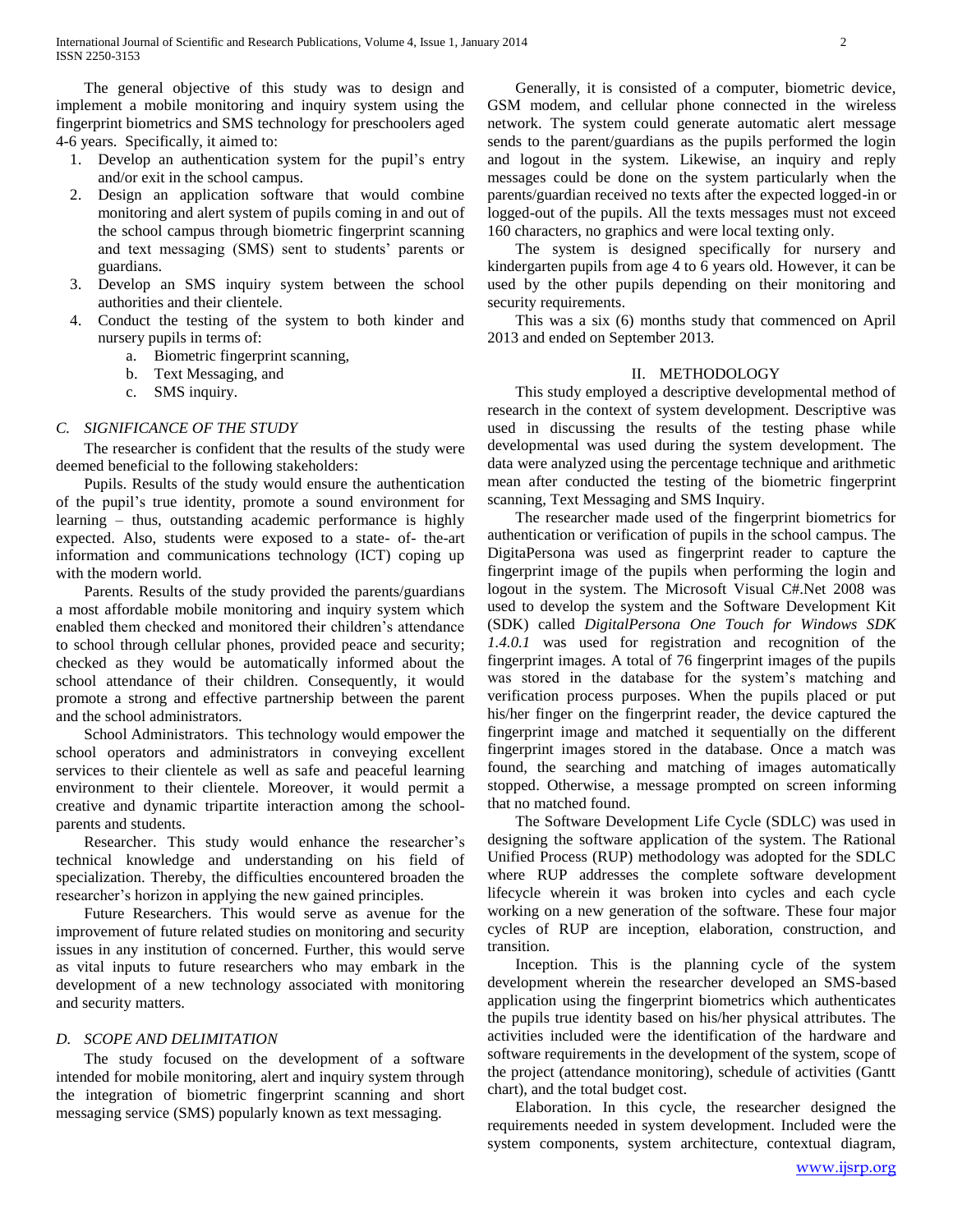data flow diagram, data dictionary, entity relationship diagram, user interface design, and system flowchart. These processes were discussed in this chapter.

Construction. The researcher made used of Microsoft Visual C#.Net 2008 and MySQL Server 5.1 to initially start the coding process. Additional tools for the software development kit (SDK) were used such as fingerprint reader, webcam, and GSM modem. Debugging and testing of the program for fixing bugs or errors of the design was also done in this cycle. Finally, the system was released and tested as beta version thru conducting a pilot test for five days.

Transition. After the beta testing, minor refinement was done to integrate corrections of bugs and the users' feedbacks which were focused mainly on fine-tuning of system, configuring, installing, and usability issues. In this cycle, the researcher was assured of the usability of the system to its target clienteles (the pupils). The user's manual is prepared to facilitate using of the system. Screenshots of the human-machine interfaces, simplified diagram and software installation instructions were clearly presented in the manual.

In the development of SMS Inquiry system, the researcher was used of the GSM modem (USB SmartBro) and the mobile phone which are connected to the system. The GSM was used for sending the alert messages and receiving the text messages from the parents/or guardians. The mobile phone was used for receiving the text messages and alert messages from the system. The content of the alert message, text message, and SMS inquiry are in a predefined format and shown in the appendices. The system was used of the *Core.Net SMS Library 1.2* for the Software Development Kit (SDK) used in Microsoft Visual C#.Net 2008 when developing the SMS Inquiry system.

The system was tested and conducted at San Juanico Pre-School, Goa, Camarines Sur for the biometric fingerprint scanning of pupils thru logging-in and logging-out in the system at the school campus. The pupils were performed in the system for the duration of five (5) days in using the fingerprint scanner on the regular classes of 8:00-10:00 AM and 1:00-4:00 PM for the nursery and kindergarten pupils. The total number of pupils was registered in the system is 76 for both nursery and kindergarten pupils.

The researcher was conducted the testing of the text messaging and SMS inquiry using a mobile phone and the system. The system and the mobile phone are connected through a wireless network using the GSM modem (USB SmartBro) configured to the system. The testing of the mobile phone was used for the alert messages and text messages together with the system sent to the parents/or guardians. The alert messages are the messages received by the parents from the system after the pupils performed the login and logout at school campus. The text messages are the messages received by the parents from the system after the SMS inquiry thru mobile phone. The testing was conducted for a total of five (5) trails in both text messaging and SMS inquiry.

#### III. RESULTS AND DISCUSSION

#### *A. System Components*

As shown Figure 1, the four major interconnected components of the system were the biometric device, GSM device, mobile phone and database. The biometric device was

used to capture the fingerprint image and verify the pupils by logging-in or logging-out in the system for the purpose of authenticating the pupil's identity. The GSM device served as the gateway to connect with the mobile phone users and the system. It is also used to send and receive the text messages via SMS. The text message sent and received by the system was stored in the database. The database recorded the logins and logouts, and saved the records of the incoming and outgoing text messages. The mobile phone is the last component of the system. This is used to make an SMS inquiry and text messaging service between the system and the parents/guardians.



Figure 1: System Components

#### *B. System Architecture*

The Mobile Monitoring and Inquiry System (MMIS) is capable for monitoring the pupils in the school campus through sending an alert message and text message to the parents/guardians via SMS (Fig. 2). The system and the parents/guardians are connected through a wireless network. The two types of clients served by the system were the pupils and their parents/guardians. The pupil pressed his/her finger on the fingerprint reader and was recognized by the system through his own fingerprint. This act led to sending the pupils' parents/guardians an alert message which was received through mobile phone. The GSM device is responsible for sending an alert message or text message from the system to the parents. The mobile phone receives the information that was made by the system.



Figure 2: System Architecture

## *C. Context Diagram*

The system requires two external inputs as illustrated in figure 3. One is the attendance details (finger print) coming from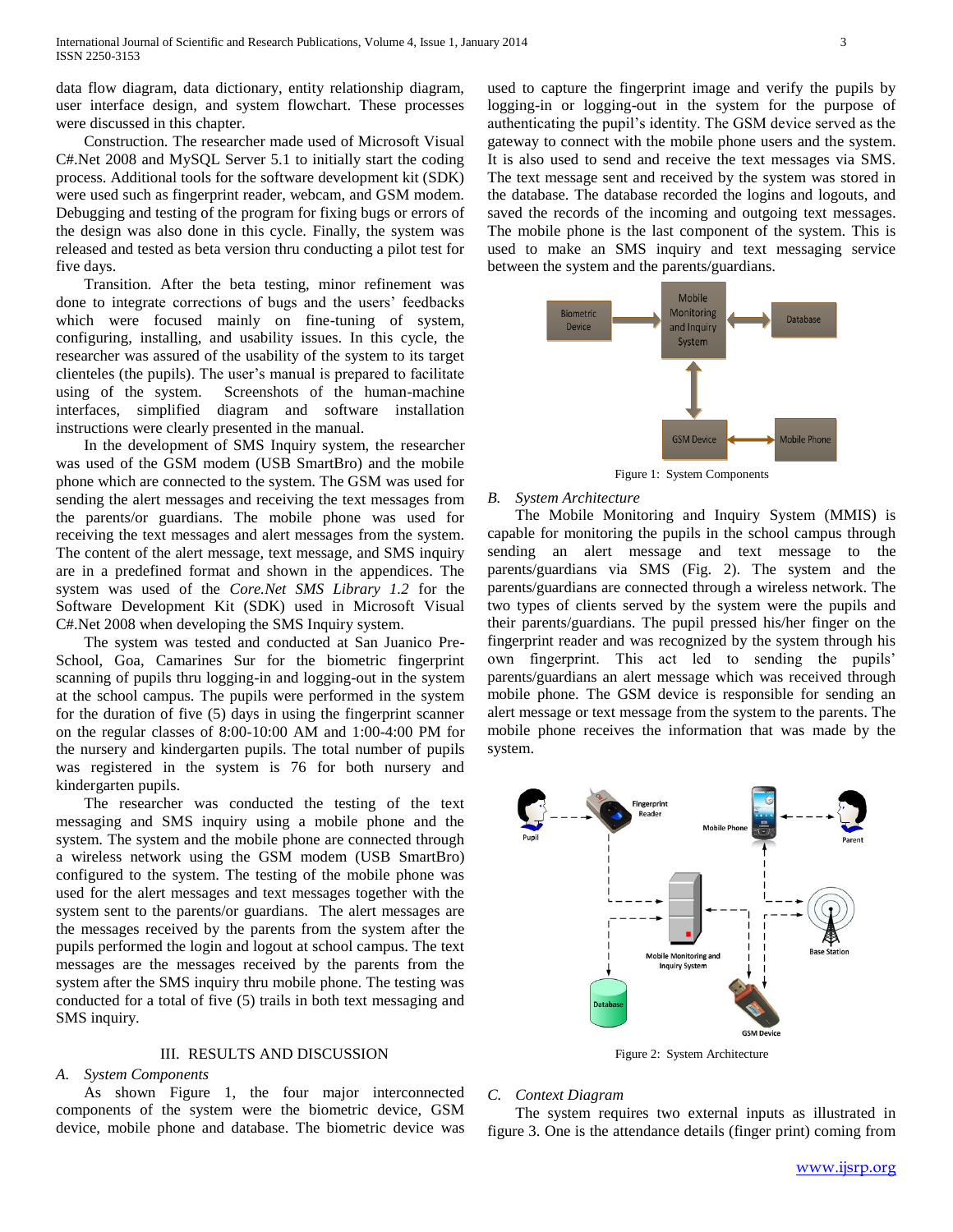the pupils which served as the first input needed to be feed into the system which resulted to sending automatically an SMS alert to the parents/guardians. The second external input is the SMS Request sent by the parents/guardians that the system will received upon inquiry of the parents for not receiving an alert message that his son/daughter had already performed logged-in or logged-out from the school. The system replied via a predefined content SMS with the following pupils' information, name of the pupil, logged in / logged out time and the date of transaction.



Figure 3: Contextual Diagram

### *D. Data Flow Diagram Level-0*

Figure 4 shows the five major functions of the MMIS. These five major functions are Register Account, Login/Logout, Send SMS, Receive SMS, and Reply SMS. The Register Account function is used for the registration of the pupils and the fingerprint image capturing. The Login/Logout function authenticates the pupils when he/she logins or logouts in the system and process an SMS alert message. The Send SMS function is used to send the Outgoing SMS needed to receive by the parent/guardian. The Receive SMS function is used for accepting the request or inquiry sent by the parents/guardians. The Reply SMS function sends the text reply to the guardian made by the system.



Figure 4: DFD Level 0

# *E. Entity Relationship Diagram (ERD)*

Figure 5 shows the design and structure of the database that keeps the records of the pupils, fingerprint images, logs, sends and receives text messages. The data entry in the registration, login and logout, received and sent messages are stored in the database.



Figure 5: Entity Relationship Diagram

#### *F. Testing Result for Biometric Fingerprint Scanning*

The testing of the fingerprint biometrics focused on the execution of login and logout of the pupils. The use of the fingerprint biometrics is for the identification and verification of the pupils before sending an alert message to the parents/guardians. Table 1 shows the results after conducting the biometric fingerprint scanning. During logged in, 71 pupils on the average had performed the logged in in the school campus. Of this number, 93.48 % of the pupils were succesfully recorded for the first attempt of pressing their fingers on the fingerprint scanner. The remaining 6.52%, 4.53 % of which was only recognized after the second attempt and this was due to improper position of finger . One and seventy hundreths (1.70) % were not recognized due to unregistered fingerprints.

Documentation of the logged out was also done. When the pupils performed the logged out in the system, 93.81% acceptance were recorded for the first attempt, while 5.24% done it twice. The remaining 0.5 % are for the unregistered fingerprint.

In the actual experimentation, 29.77% of the tested pupils missed out the logouts since they already approached their parents who were there to fetched them.

| Table 1: Biometric Fingerprint Scanning |
|-----------------------------------------|
|-----------------------------------------|

| Day     | Transaction | 1st Attempt |        | 2 <sup>nd</sup> Attempt |       | 3rd Attempt |       | 4 <sup>th</sup> Attempt |       | 5 <sup>th</sup> Attempt |       | <b>Number</b>       |
|---------|-------------|-------------|--------|-------------------------|-------|-------------|-------|-------------------------|-------|-------------------------|-------|---------------------|
|         |             | Number      | %      | Number                  | %     | Number      | %     | Number                  | %     | Number                  | %     | of<br><b>Pupils</b> |
| Day 1   | IN          | 56          | 87.50% | 4                       | 6.25% |             | 1.56% | 0                       | 0%    | 3                       | 4.69% | 64                  |
|         | OUT         | 40          | 88.89% | 3                       | 6.67% | 1           | 2.22% | 1                       | 2.22% | 0                       | $0\%$ | 45                  |
| Day 2   | IN          | 65          | 91.55% | 4                       | 5.63% | 0           | 0%    | 0                       | 0%    | 2                       | 2.82% | 71                  |
|         | OUT         | 45          | 95.74% | 2                       | 4.26% | 0           | 0%    | 0                       | 0%    | 0                       | $0\%$ | 47                  |
| Day 3   | IN          | 81          | 95.29% | 3                       | 3.53% | 0           | 0%    | 0                       | 0%    |                         | 1.18% | 85                  |
|         | <b>OUT</b>  | 63          | 96.92% | 2                       | 3.08% | 0           | 0%    | 0                       | $0\%$ | 0                       | $0\%$ | 65                  |
| Day 4   | IN          | 75          | 96.15% | 3                       | 3.85% | 0           | 0%    | 0                       | 0%    | 0                       | $0\%$ | 78                  |
|         | <b>OUT</b>  | 49          | 92.45% | 4                       | 7.55% | 0           | 0%    | 0                       | 0%    | 0                       | 0%    | 53                  |
| Day 5   | IN          | 53          | 96.36% | 2                       | 3.64% | 0           | 0%    | 0                       | 0%    | 0                       | $0\%$ | 55                  |
| Average | IN          | 66          | 93.48% | 3.2                     | 4.53% | 0.2         | 0.28% | 0                       | 0%    | 1.2                     | 1.70% | 71                  |
|         | OUT         | 49          | 93.81% | 2.75                    | 5.24% | 0.25        | 0.48% | 0.25                    | 0.48% | 0                       | 0%    | 53                  |

*G. Testing Result for SMS Inquiry and Text Messaging*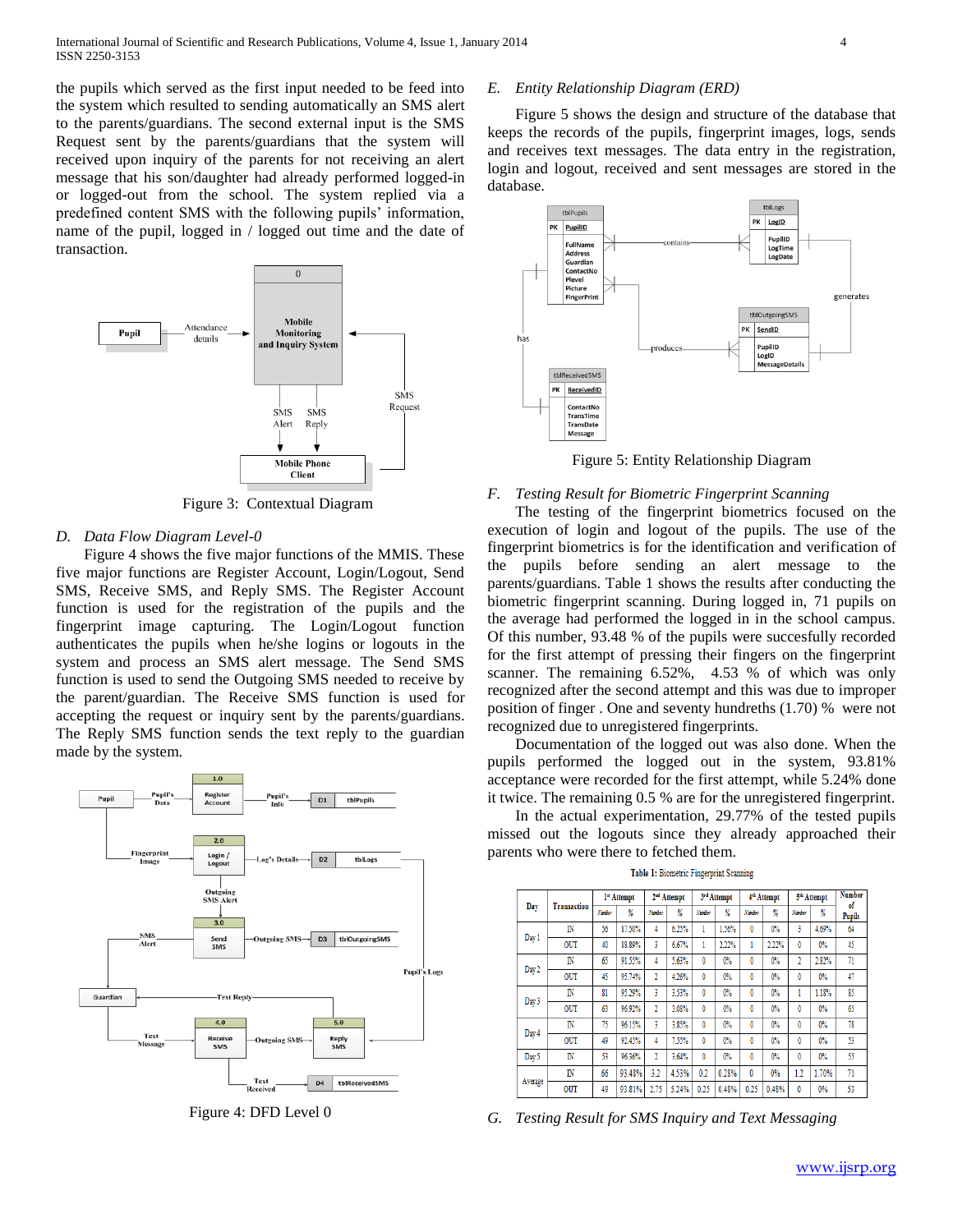The mobile phone is used to connect with the system and the parents/guardians through SMS technology. The parent/guardian had regularly received an alert message from the system when the pupils performed the login or logout in the school campus. Table 2 shows the results of an SMS inquiry and text messaging. The alert message sent by the system to the parents/guardians has recorded an average received time of 27.20 seconds after the pupils performed the login or logout in the school campus. The shortest and longest time of sending an alert message is recorded to be 26.43 seconds and 28.41 seconds respectively. The SMS inquiry was also documented in terms of speed of recipient. The response time of sending the text message after the parents/guardians had sent their SMS inquiry to the system was recorded on the average of 23.08 seconds while the shortest and longest time were 16.49 seconds and 37.56 seconds respectively.

Table 2: SMS Inquiry and Text Messaging

| Transaction                                                                                                                                           |     | Average |                                                 |     |    |         |  |
|-------------------------------------------------------------------------------------------------------------------------------------------------------|-----|---------|-------------------------------------------------|-----|----|---------|--|
|                                                                                                                                                       | ТSt | ond     | ąrd                                             | 4th | КŴ |         |  |
| The time elapsed when an alert message<br>received by the parent/guardian after the<br>pupils performed the login or logout in<br>the system.         |     |         | 28.41 s   26.43 s   27.55 s   26.83 s   26.78 s |     |    | 27.20 s |  |
| The time elapsed when a response text<br>message received by the student<br>guardian/or parent after sending an<br>inquiry SMS request to the system. |     |         | 16.49 s 20.50 s 19.77 s 21.09 s 37.56 s         |     |    | 23.08 s |  |

## IV. CONCLUSION

The Mobile Monitoring and Inquiry System (MMIS) was specifically developed for monitoring the pupil's attendance in the school campus thru SMS Inquiry, and logging-in and logging-out in the system using the fingerprint biometrics and SMS technology. The system was used of the fingerprint scanner for the login and logout of pupils using their fingerprint at the school campus and the mobile was used for the SMS Inquiry or in the text messaging service. The used of the fingerprint scanner and the system provides most economical and accurate identifying of pupils since it no longer requires identity cards (ID) or passwords memorization. Thus, the system could be used by the other levels of pupils depending on their monitoring needs. Through the use of fingerprint scanner, the system sends a reliable text message or alert message to the parents/or guardians. The system combines the functionality of the fingerprint scanner and the GSM modem (USB SmartBro) in monitoring the attendance of pupils and sends the messages to parents/or guardians. The system provides a convenient way of monitoring the pupils through the use of mobile phone which is a common personal communication medium in most of the parents/or guardians today. The parents received automatically the alert messages from the system within the country only when they are working at the office or in other places after performing the pupils for the login and logout in the system. The system provides an SMS Inquiry for the clientele (parents, guardians) in monitoring of attendance of pupils at the school campus. The system thru SMS Inquiry delivered the text messages using the GSM modem and the mobile phone which are connected in the wireless network.

## V. RECOMMENDATIONS

After conducting the testing, the researcher recommends for the future researchers in order to further improve the system. Some of the following recommendations were made:

- 1. Develop a multiple face detection and recognition device as a replacement of the fingerprint reader for easy login and logout transaction in the system. The system will use a high resolution of camera in detecting and recognizing faces of the pupils when entering and leaving the school campus. The system is capable of multiple face detections and recognitions using the camera that are uses for login and logout of the pupils and it sends automatically a text message to the parents based on the detected and recognized faces of the system.
- 2. Develop a fuzzy logic application for multiple face detection and recognition in recording the login and logout of pupils.
- 3. Design an embedded system for combining the use of the fingerprint reader and the GSM modem (USB SmartBro) in monitoring the pupil's attendance at the school campus thru logging-in and logging-out and sends a text message to the parents/guardians using their fingerprints.

#### REFERENCES

- [1] Arun S., Emmanuel K., Diwakar M., and Rajeswari R. (2013). Automated Attendance System using Biometrics with Embedded Webserver. *Graduate Research in Engineering and Technology (GRET) An International Journal, ISSN 2320-6632, Vol-1, Iss-1l*.
- [2] Bhamare Mamata, Malshikare Tejashree, Salunke Renuka and Waghmare Priyanka. (2012). GSM Based LAN Monitoring and Controlling. *International Journal of Modern Engineering Research (IJMER), ISSN: 2249-6645, Vol.2, Issue. 2*, 387-389.
- [3] Prassanna J. and Senthilkumar MKS. (2012). Implementation of Biometric Attendance Management System on Cloud Environment. *International Journal of Modern Engineering Research (IKMER) Vol.2, Issue 3, ISSN:2249-6645*, 1052-1054.
- [4] Salameh, O. (2012). A Mobile Phone SMS-Based System for Diabetes Self-Management. *International Arab Journal of e-Technology, Vol.2,No.3*.
- [5] Sebastian Sherin, Neethu Rachel Jacob, Yedu Manmadhan, Anand V.R., and Jayashree. (2012). Remote Patient Monitoring System. *International Journal of Distributed and Parallel Systems (IJDPS) Vol.3, No.5*.
- [6] Sonia. (2011). Biometric Attendance Terminal and Its Application to Health Programs. *Internation Journal for Science and Emerging Technologies with Latest Trends 1(1): 10-14(2011) (ISSN No. 2250-3641)*.
- [7] Sujithra M. and Padmavathi G. (2012). Mobile Device Security: A Survey on Mobile Device Threats, Vulnerabilities and their Defensive Mechanism. *International Journal of Computer Applications (0975- 8887) Volume 56-No.14*.
- [8] Vashek Matyas and Zdenek Riha. (2011). Security of Biometric Authentication Systems. *International Journal of Computer Information Systems and Industrial Management Applications ISSN 2150-7988 Vol.3*, 174-184.